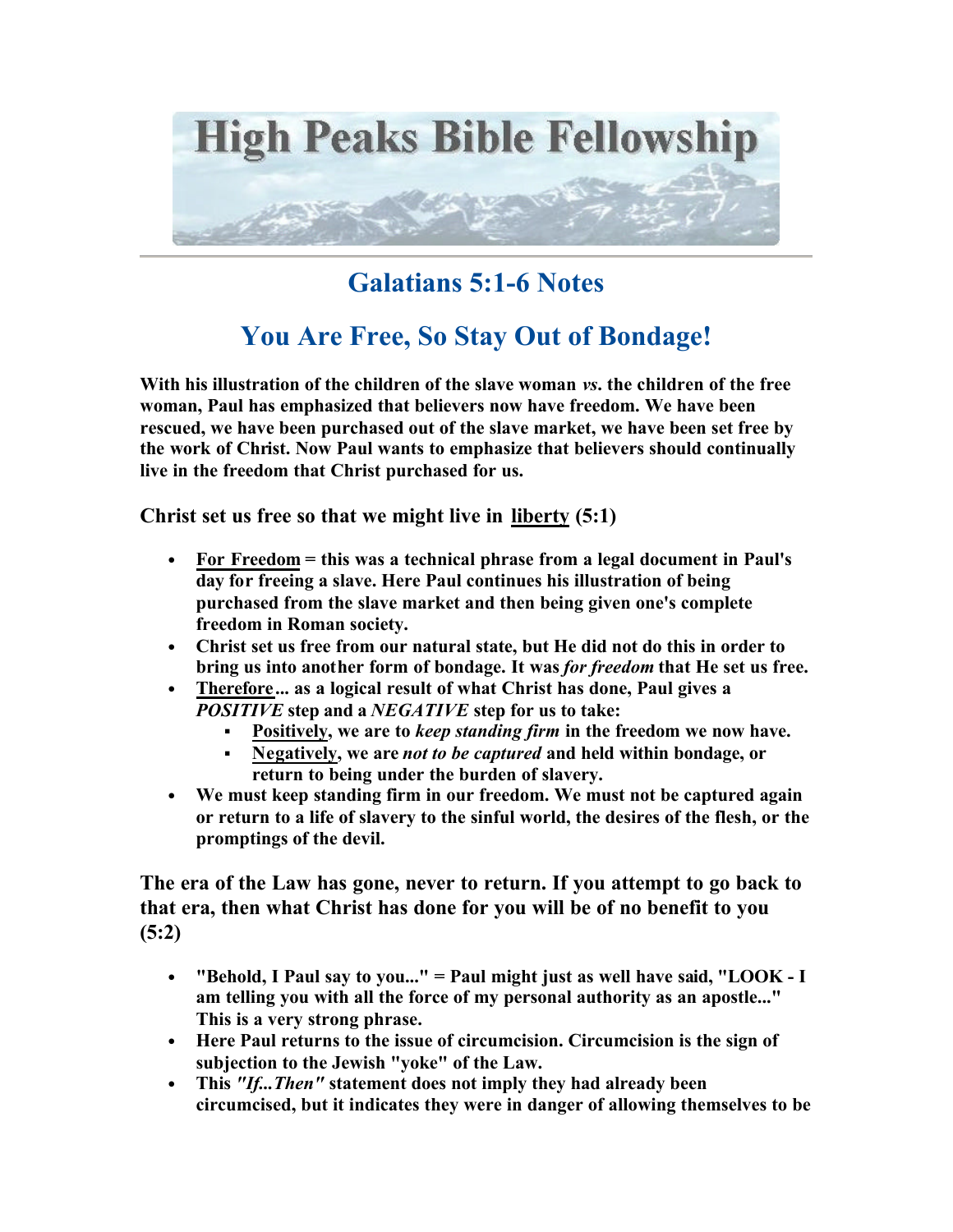**circumcised. If they take upon themselves the Jewish Law as a means of justification before God, then Christ's work on their behalf would be of absolutely no benefit to them.** 

**Going back to the Law means you are obligated to keep every provision of the Law - which is an impossible task (5:3)**

- **Paul wants to make clear what taking up the "yoke" of the Law means. Submitting to circumcision commits the person to obeying the entire Law.**
- **under obligation =** *a debtor***, one who has assumed an obligation that must be repaid. It makes the person a party to the Mosaic Covenant, and this requires perfect fulfillment of the entire Law.**
- **It would be absurd for a person to do this, especially in light of Paul's statement that when Christ came the time of the Law was over (see Gal. 3:19).**

**By going back, you are cutting yourself off from the deliverance that Christ bought for you (5:4)**

- **"You who are seeking to be justified by law" = this indicates that they were**  *attempting* **to be justified before God by obeying the law. This is a clear statement of what the false teachers were leading the Galatians to do.**
- **Using very strong language, Paul communicates the consequence of attempting to be justified before God by one's own human effort.** 
	- ß **Severed from Christ =** *cut off from* **Christ. Their union with Christ will be dissolved. This is a graphic way of saying that Christ will be of no benefit to them.**
	- ß **Fallen from grace = a word that was used of flowers that wither, die, and fall; of banishment or exile; of being deprived of an office; of actors being hissed off the stage. Paul is saying, "By putting yourselves under the realm of** *salvation* **by law, you have fallen out of the economy of salvation by the grace of Christ. You left the sphere of the grace of Christ and took your stand in the sphere of works as your hope of salvation."**

**In contrast, salvation is based completely on God's grace and must be received by faith, apart from human effort of any kind (5:5)**

- **for we... Here Paul is contrasting himself (and those who hold to the true gospel -** *"WE"***) with what was happening in the churches of Galatia.**
- **Paul emphasizes** *"By Faith"* **as opposed to "by works of the Law." The Galatians should be following Paul's example of salvation by faith alone.**
- **It is "through the Spirit" that we are able to receive justification by faith in Christ.**